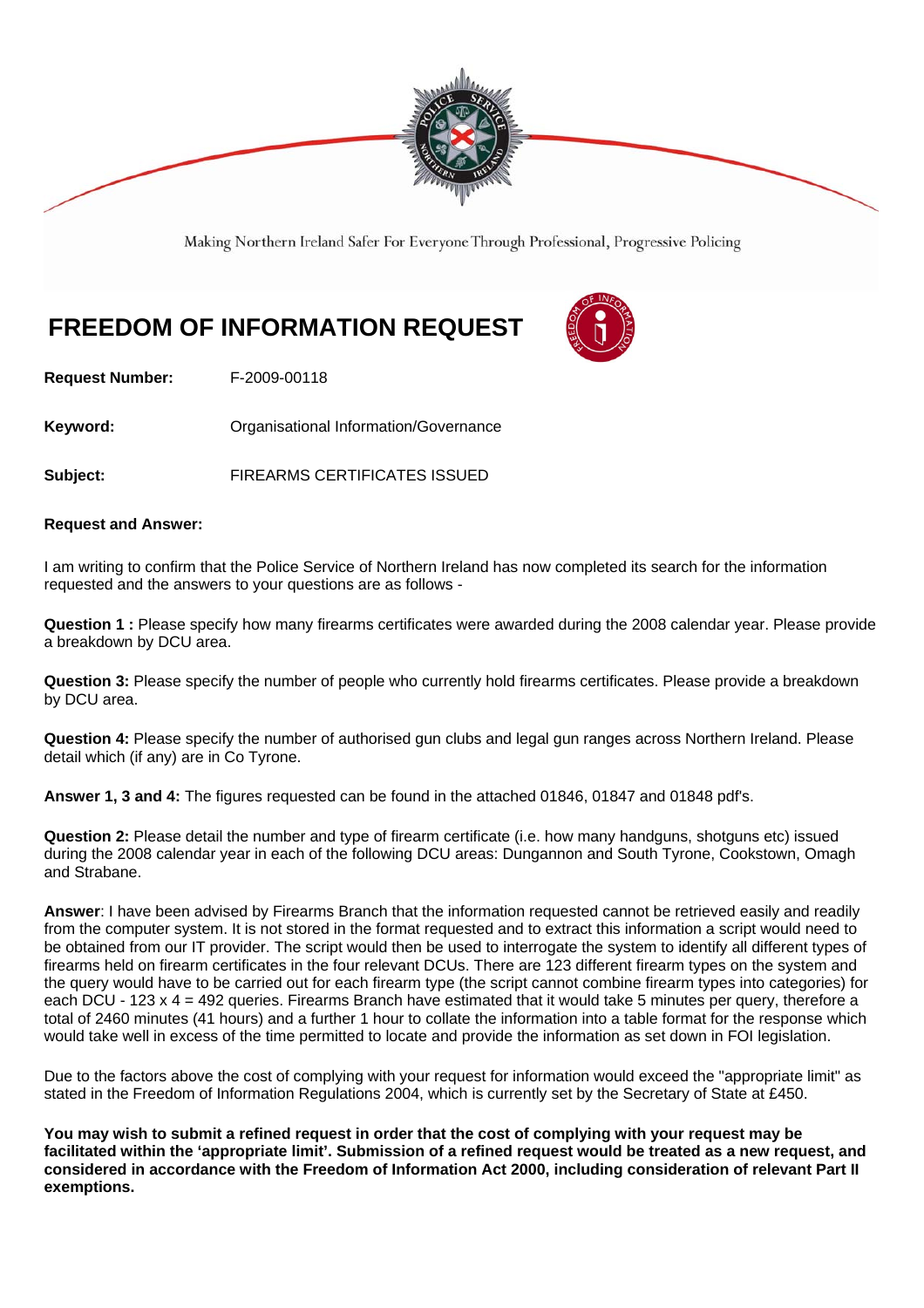Under Section 16 of the Act we have a duty to provide advice and assistance and should you consider submitting a refined request I can advise that to keep cost within the £450 ceiling the Police Service of Northern Ireland can supply the information below -

Firearm certificates are recorded on the computer system and the local police station stored against the record. A standard report already exists on the system's management information reporting system, which provides full details of all firearm certificate holders within each police station area. Firearms Branch could interrogate the system, using the standard report, in respect of all 18 station areas within the four DCUs requested. This would produce a separate excel spreadsheet for each station and list all firearm holdings for the area which you could analyse to obtain the information requested.

If you have any queries regarding your request or the decision please do not hesitate to contact me on 028 9070 0164. When contacting the Freedom of Information Team, please quote the reference number listed at the beginning of this email.

If you are dissatisfied in any way with the handling of your request, you have the right to request a review. You should do this as soon as possible, or in any case within two months of the date of issue of this letter. In the event that you require a review to be undertaken, you can do so by writing to the Head of Freedom of Information, PSNI Headquarters, 65 Knock Road, Belfast, BT5 6LE or by emailing foi@psni.pnn.police.uk

If following an internal review, carried out by an independent decision maker, you were to remain dissatisfied in any way with the handling of the request you may make a complaint, under Section 50 of the Freedom of Information Act, to the Information Commissioner's Office and ask that they investigate whether the PSNI has complied with the terms of the Freedom of Information Act. You can write to the Information Commissioner at Information Commissioner's Office, Wycliffe House, Water Lane, Wilmslow, Cheshire, SK9 5AF. In most circumstances the Information Commissioner will not investigate a complaint unless an internal review procedure has been carried out, however the Commissioner has the option to investigate the matter at his discretion.

Please be advised that PSNI replies under Freedom of Information may be released into the public domain via our website @ http://www.psni.police.uk/

Personal details in respect of your request have, where applicable, been removed to protect confidentiality.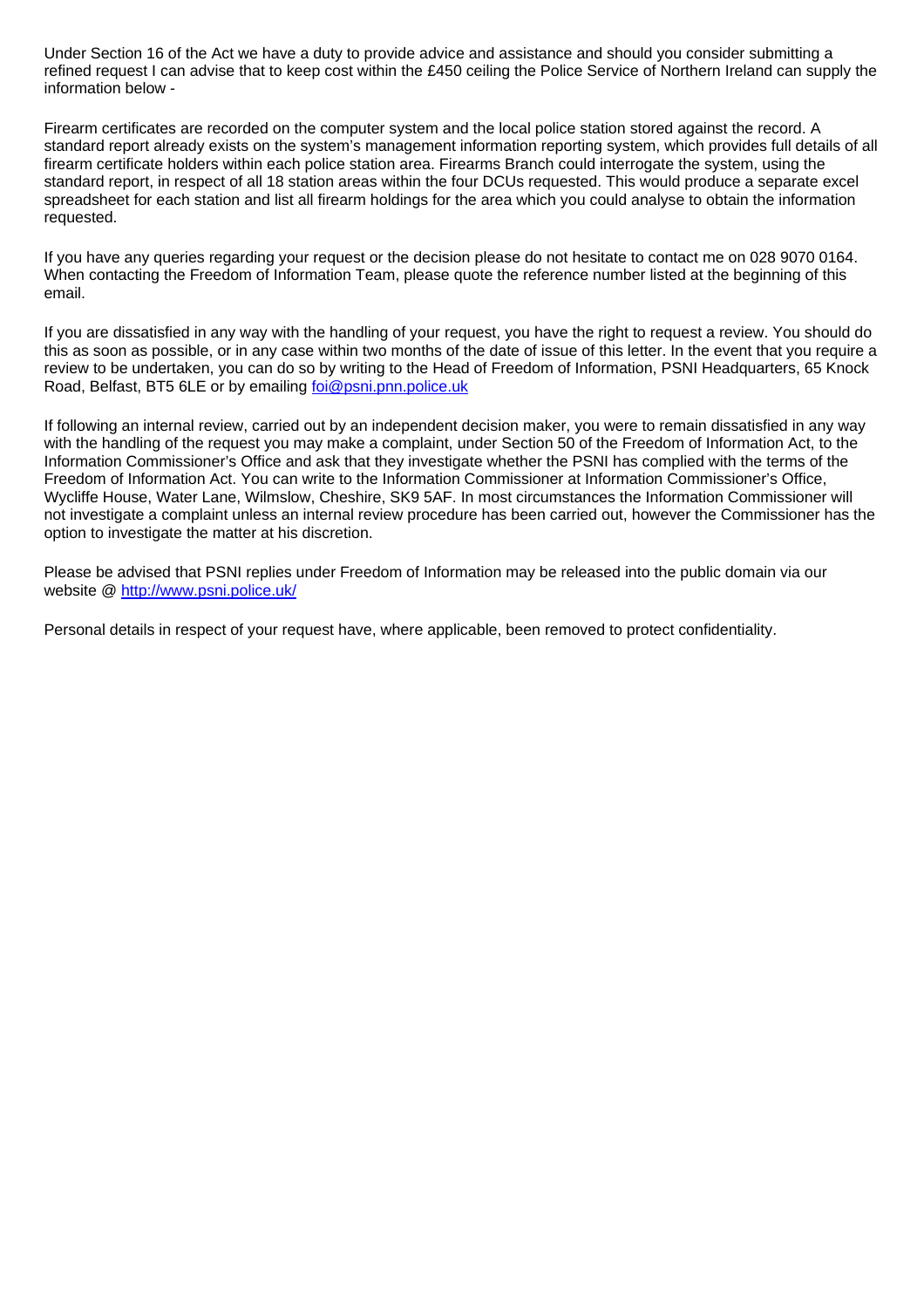#### Response to Qu.1 ATI Request FOI F-2009-00118

| <b>DCU NAME</b>          | <b>NUMBER OF FIREARM CERTIFICATES</b> |
|--------------------------|---------------------------------------|
| Antrim                   | 450                                   |
| Ards                     | 635                                   |
| Armagh                   | 846                                   |
| Ballymena                | $\overline{738}$                      |
| Ballymoney               | 366                                   |
| Banbridge                | 707                                   |
| Carrickfergus            | 131                                   |
| Castlereagh              | 232                                   |
| Coleraine                | 439                                   |
| Cookstown                | 642                                   |
| Craigavon                | 704                                   |
| Down                     | 705                                   |
| Dungannon & South Tyrone | 896                                   |
| East Belfast             | 108                                   |
| Fermanagh                | 980                                   |
| Foyle                    | 370                                   |
| Larne                    | 324                                   |
| Limavady                 | 346                                   |
| Lisburn                  | 787                                   |
| Magherafelt              | 689                                   |
| Moyle                    | 202                                   |
| Newry & Mourne           | 954                                   |
| Newtownabbey             | 309                                   |
| North Belfast            | 102                                   |
| North Down               | 206                                   |
| Omagh                    | 763                                   |
| South Belfast            | 86                                    |
| Strabane                 | 442                                   |
| West Belfast             | 51                                    |
| <b>TOTAL</b>             | 14,210                                |

## FIREARM CERTIFICATES ISSUED\* 01.01.08-31.12.08

\* Note: Statistics include initial grant applications and further grant applications. The Firearms (NI) Order 2004 abolished the system of renewal of firearm certificates and replaced it with a requirement for a further grant application upon expiry.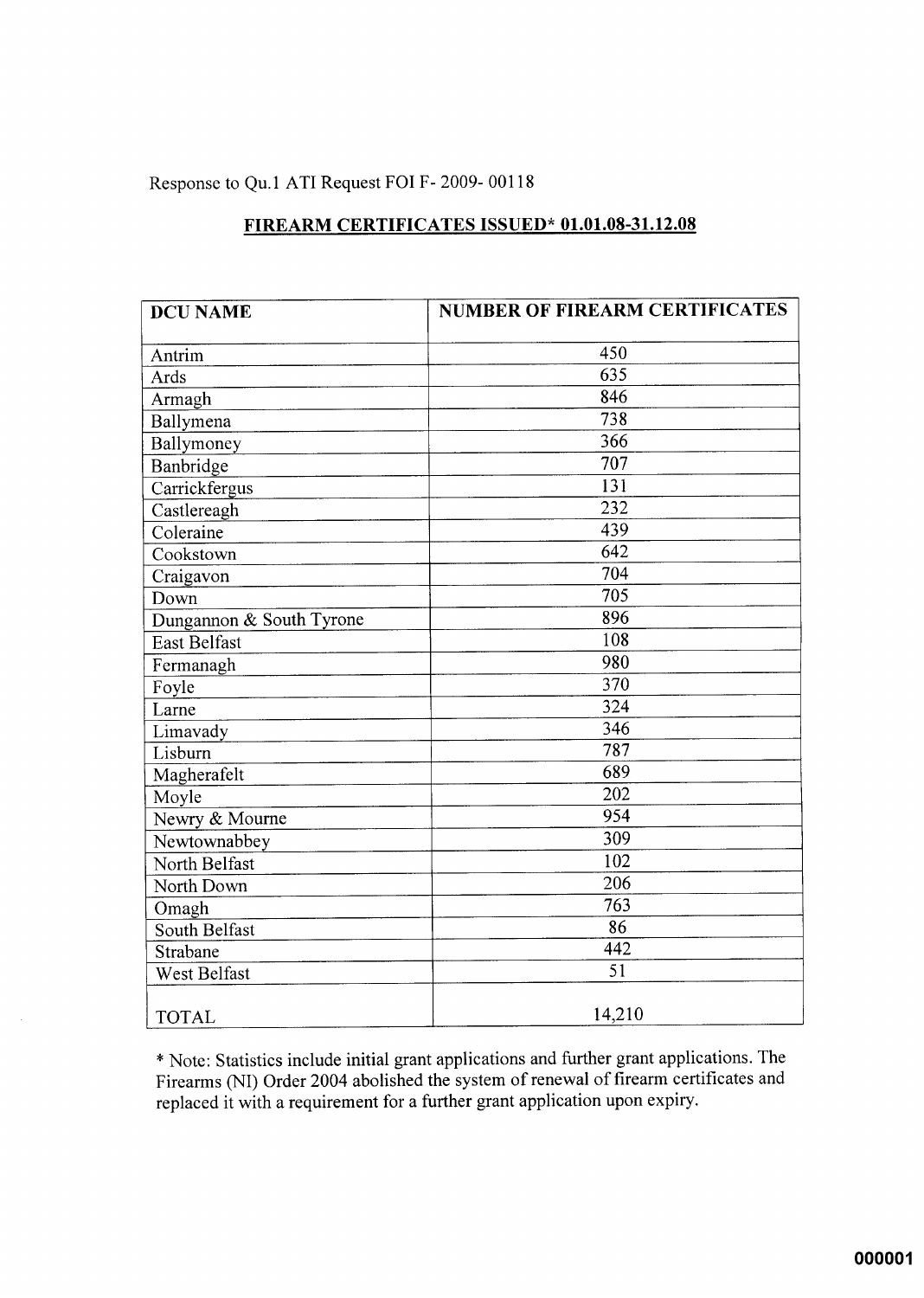## Response to Qu.3 ATI Request FOI F-2009-00118

## **CURRENT FIREARM CERTIFICATES ISSUED**

| <b>DCU NAME</b>          | <b>NUMBER OF FIREARM CERTIFICATES</b> |
|--------------------------|---------------------------------------|
| Antrim                   | 2152                                  |
| Ards                     | 2978                                  |
| Armagh                   | 3611                                  |
| Ballymena                | 3277                                  |
| Ballymoney               | 1569                                  |
| Banbridge                | 2956                                  |
| Carrickfergus            | $\overline{736}$                      |
| Castlereagh              | 1001                                  |
| Coleraine                | 1989                                  |
| Cookstown                | 2688                                  |
| Craigavon                | 3173                                  |
| Down                     | 2994                                  |
| Dungannon & South Tyrone | 3845                                  |
| East Belfast             | 494                                   |
| Fermanagh                | 4067                                  |
| Foyle                    | 1537                                  |
| Larne                    | 1460                                  |
| Limavady                 | 1531                                  |
| Lisburn                  | 3454                                  |
| Magherafelt              | 3065                                  |
| Moyle                    | 927                                   |
| Newry & Mourne           | 3798                                  |
| Newtownabbey             | 1416                                  |
| North Belfast            | 479                                   |
| North Down               | 1104                                  |
| Omagh                    | 2810                                  |
| South Belfast            | 383                                   |
| Strabane                 | 2033                                  |
| <b>West Belfast</b>      | 261                                   |
| <b>TOTAL</b>             | 61,788                                |